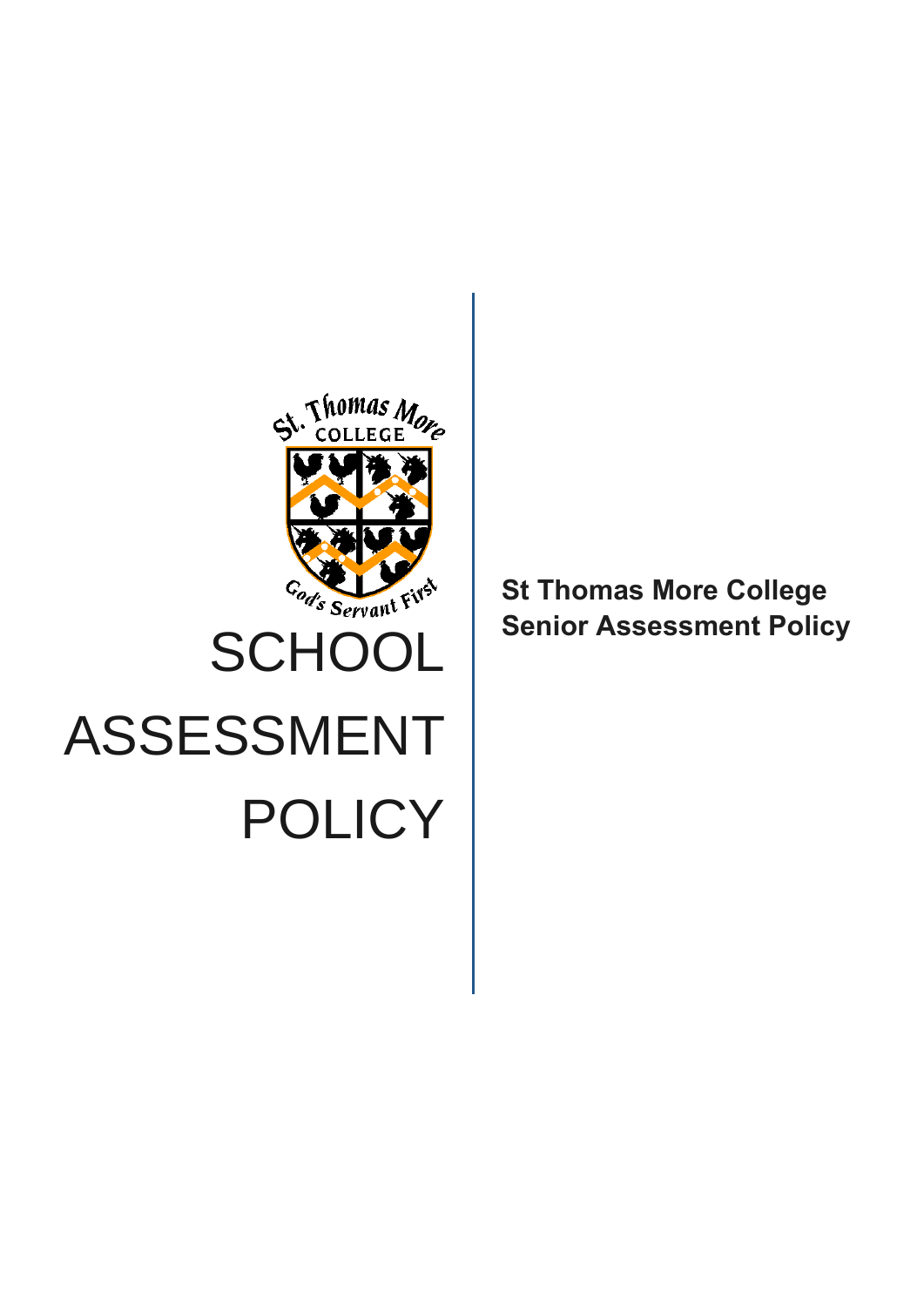# **St Thomas More College Senior Assessment Policy**

**August 2020**

# **Contents**

| Scope                                                                        | 2 |
|------------------------------------------------------------------------------|---|
|                                                                              |   |
|                                                                              |   |
|                                                                              |   |
|                                                                              |   |
|                                                                              |   |
|                                                                              |   |
|                                                                              |   |
|                                                                              |   |
|                                                                              |   |
|                                                                              |   |
|                                                                              |   |
|                                                                              |   |
|                                                                              |   |
| What if assessment is due, or an exam, and there is a co-curricular event at |   |
| What happens if I have a computer issue and lose my assessment?12            |   |
| What is the expectation about organisation and behaviour during exams? 13    |   |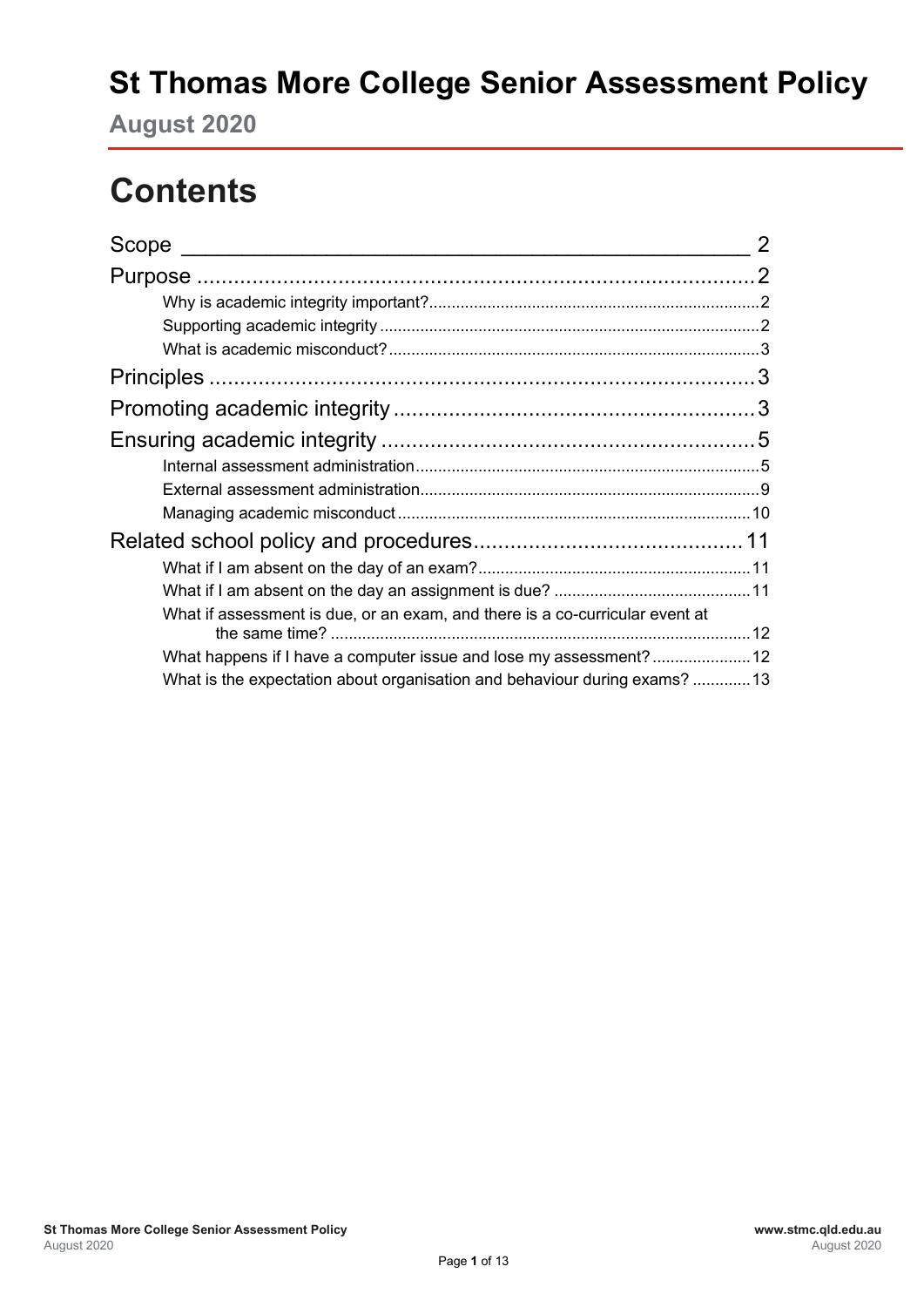# <span id="page-2-0"></span>**Scope**

This policy provides information for teachers, students and parents/carers about roles, responsibilities, processes and procedures to ensure the integrity of assessment that contributes to the Queensland Certificate of Education (QCE). The framework for the policy is developed from the *QCE and QCIA policy and procedures handbook* available from [www.qcaa.qld.edu.au/senior/certificates-and-qualifications/qce-qcia-handbook-2019](https://www.qcaa.qld.edu.au/senior/certificates-and-qualifications/qce-qcia-handbook-2019) and applies to Applied, Applied (Essential), General, General (Extension) subjects, VET school-based subjects and Short Courses across all faculties.

# <span id="page-2-1"></span>**Purpose**

St Thomas More College is committed to an educational philosophy that encourages all students to achieve personal excellence by developing their talents and abilities. This policy is designed to build capacity as students work towards summative assessment completion for the QCE.

For students, this means making sure that the work they submit is their own and that they follow ethical scholarship practices, such as referencing.

For teachers, this means modelling integrity for students, and adhering to QCAA policies, procedures and guidelines in approaching assessment responsibilities, including administering assessment.

Parents/carers and others who support students in their learning should be aware of the guidelines for academic integrity. St Thomas More College will communicate information about academic integrity to our school community.

### <span id="page-2-2"></span>**Why is academic integrity important?**

Students complete assessment to demonstrate what they know and can do at specific points during a course of study. When students genuinely demonstrate their learning they achieve results based on their own work and effort. Subject results indicate a standard achieved across the range of assessments required by the syllabus.

### <span id="page-2-3"></span>**Supporting academic integrity**

Schools and teachers develop processes for teaching, learning and assessment that model academic integrity, such as:

- adhere to syllabus requirements for assessment specifications and conditions
- implement guidelines in the QCE and QCIA policy and procedures handbook
- acknowledge sources using appropriate referencing techniques in resources (e.g. slide shows, student handouts)
- adhere to copyright laws
- practise appropriate academic research.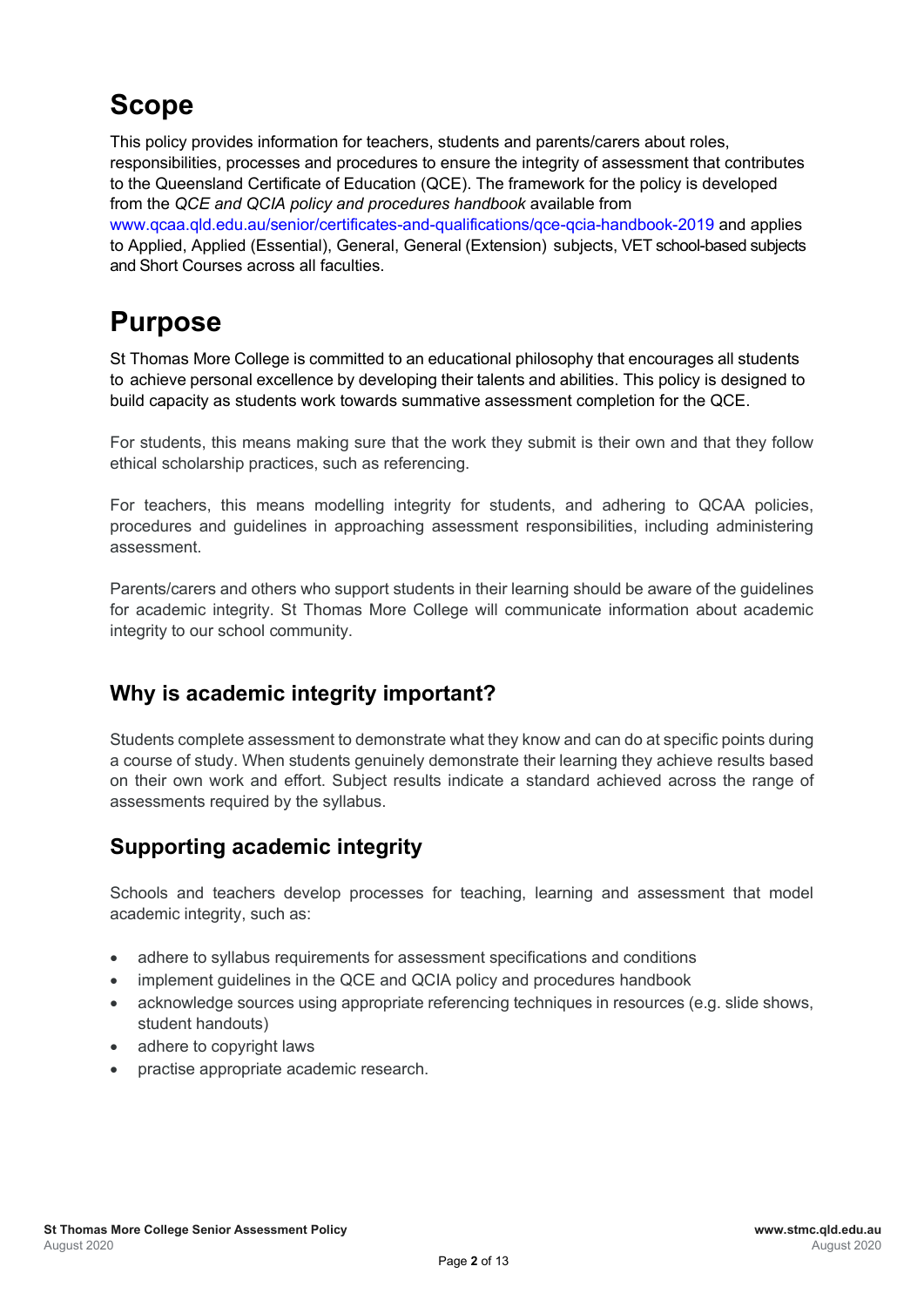#### <span id="page-3-0"></span>**What is academic misconduct?**

- Academic misconduct incorporates a broad range of behaviours which can falsely and inappropriately represent student learning.
- It is important that schools, teachers and students understand the different types of academic misconduct, and how they can be avoided.

# <span id="page-3-1"></span>**Principles**

St Thomas More College expectations for teaching, learning and assessment are grounded in the principles of academic integrity and excellence.

Assessment includes any examination, practical demonstration, performance or product that allows students to demonstrate the objectives as described by the syllabus. Assessment should be:

- aligned with curriculum and pedagogy
- equitable for all students
- evidence-based, using established standards and continua to make defensible and comparable judgments about students' learning
- ongoing, with a range and balance of evidence compiled over time to reflect the depth and breadth of students' learning
- transparent, to enhance professional and public confidence in the processes used, the information obtained and the decisions made
- informative of where students are in their learning.

High-quality assessment is characterised by three attributes:

- validity, through alignment with what is taught, learnt and assessed
- accessibility, so that each student is given opportunities to demonstrate what they know and can do
- reliability, so that assessment results are consistent, dependable or repeatable.

### <span id="page-3-2"></span>**Promoting academic integrity**

St Thomas More College promotes academic integrity by developing students' skills and modelling appropriate academic practices. The following whole-school procedures support this endeavour.

| <b>QCE and QCIA</b><br>policy and<br><b>procedures</b><br>handbook | <b>Policy and procedures</b>                                                                                                                                                                                                                                     |
|--------------------------------------------------------------------|------------------------------------------------------------------------------------------------------------------------------------------------------------------------------------------------------------------------------------------------------------------|
| <b>Location and</b><br>communication<br>of policy                  | The school assessment policy is located on the school website at<br>stmc.qld.edu.au and is included in subject selection guides. All questions<br>regarding this policy should be directed to Academic Leaders or the Assistant<br>Principal - Senior Schooling. |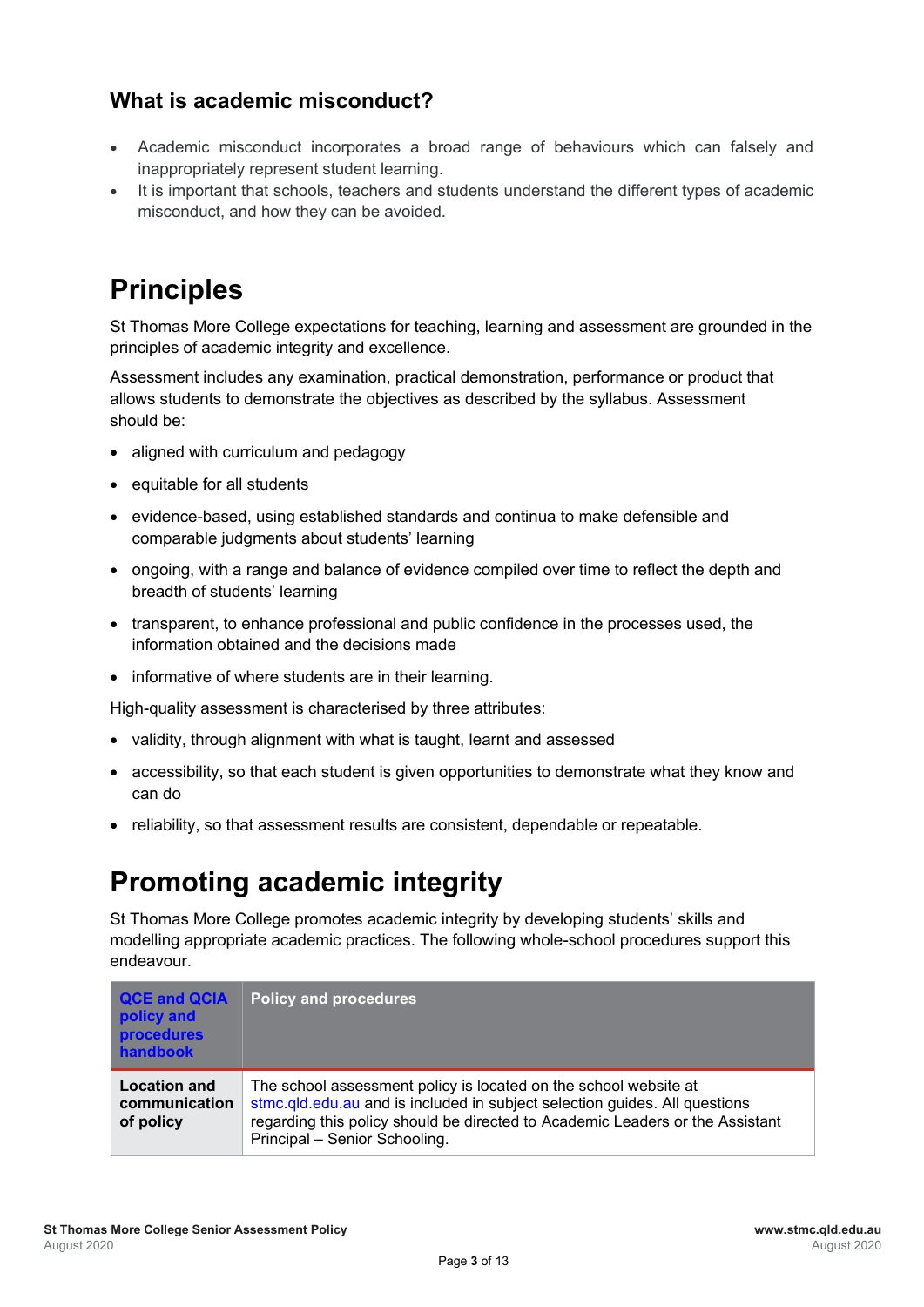|                                                                                                                                 | To ensure the assessment policy is consistently applied, it will be revisited at the<br>beginning of each Semester in Year 10, and each Unit in Senior subject classes.<br>Relevant processes will be revisited:<br>• at enrolment interviews<br>• During SET Planning<br>• when the assessment schedule is published<br>• when each task is handed to students<br>• in the newsletter and by email in response to phases of the assessment cycle.                                                                                                                                                                                                                                                                                                                                                                                                                                                                                                                                                                                                                                                                                           |
|---------------------------------------------------------------------------------------------------------------------------------|----------------------------------------------------------------------------------------------------------------------------------------------------------------------------------------------------------------------------------------------------------------------------------------------------------------------------------------------------------------------------------------------------------------------------------------------------------------------------------------------------------------------------------------------------------------------------------------------------------------------------------------------------------------------------------------------------------------------------------------------------------------------------------------------------------------------------------------------------------------------------------------------------------------------------------------------------------------------------------------------------------------------------------------------------------------------------------------------------------------------------------------------|
| <b>Expectations</b><br>about<br>engaging in<br>learning and<br>assessment<br>Section 1.2.4<br><b>Section 2</b><br>Section 8.5.1 | St Thomas More College has high expectations for academic integrity and<br>student participation and engagement in learning and assessment. Students<br>become eligible for a QCE when they have accrued the set amount of learning,<br>at the set standard, in a set pattern, while meeting literacy and numeracy<br>requirements. Students are required to complete all course and assessment<br>requirements on or before the due date for their results to contribute credit to the<br>QCE.<br><b>Student responsibility</b><br>Students are expected to:<br>• engage in the learning for the subject or course of study<br>• produce evidence of achievement that is authenticated as their own work<br>• submit responses to scheduled assessment on or before the due date.<br>• Attend the "draft catch up" room as directed to ensure a satisfactory draft has<br>been submitted in accordance with Section 7.2.2 and Section 8.3 of this policy<br>document.<br>To emphasise the importance of sound academic practices, staff and students<br>will complete the QCAA academic integrity courses at the beginning of each<br>year. |
| Due dates<br>Section 8.5.2<br>Section 8.5.3                                                                                     | <b>School responsibility</b><br>St Thomas More College is required to adhere to QCAA policies for gathering<br>evidence of student achievement on or before the due date.<br>Due dates for final responses, checkpoints and drafts will be published in the<br>assessment schedule and on the Student and Parent Portals. All students will be<br>provided with their assessment schedule by the end of Week 3 each Semester.<br>The assessment schedule will:<br>• align with syllabus requirements<br>• provide sufficient working time for students to complete the task<br>• allow for internal quality assurance processes<br>• enable timelines for QCAA quality assurance processes to be met<br>• be clear to teachers, students and parents/carers<br>• be consistently applied<br>• be clearly communicated by the end of Week 3 each semester<br>• give consideration to allocation of workload.<br><b>Student responsibility</b><br>Students are responsible for:<br>• recording due dates in their diaries<br>• planning and managing their time to meet the due dates                                                          |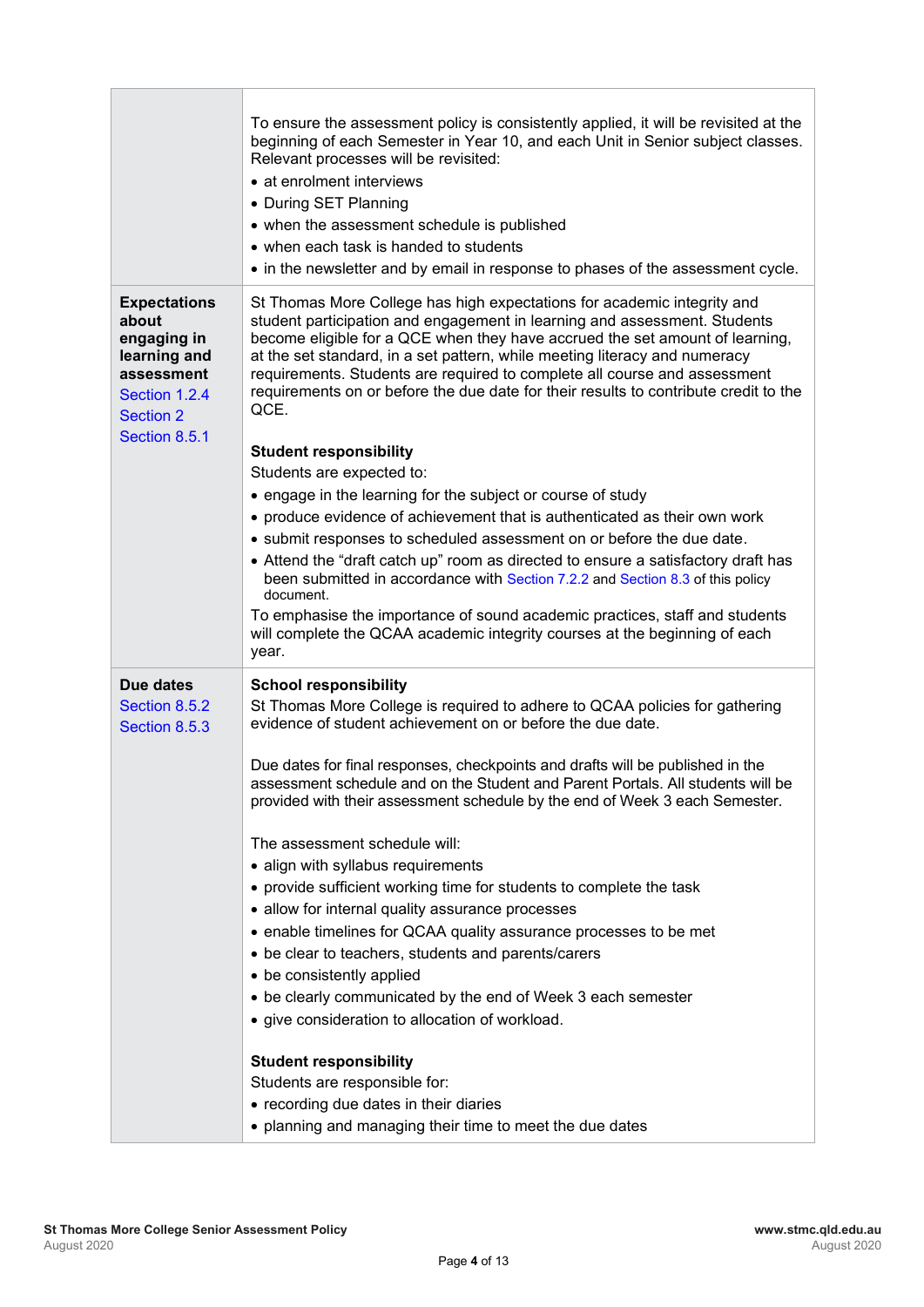|                                                                                           | • informing the school as soon as possible if they have concerns about<br>assessment load and meeting due dates.                                                                                                                                                                                                                                                                                                                       |  |  |
|-------------------------------------------------------------------------------------------|----------------------------------------------------------------------------------------------------------------------------------------------------------------------------------------------------------------------------------------------------------------------------------------------------------------------------------------------------------------------------------------------------------------------------------------|--|--|
|                                                                                           | In cases where students are unable to meet a due date, they will:<br>• inform the classroom teacher and Academic Leader as soon as possible<br>• provide the school with relevant AARA documentation, e.g. medical certificate<br>• adhere to alternative arrangements for submission of assessment, if<br>applicable, as decided by the school. For example, an extension of submission<br>time, change in assessment conditions etc. |  |  |
|                                                                                           | All final decisions are at the Principal's discretion. Refer to AARA information<br>below.                                                                                                                                                                                                                                                                                                                                             |  |  |
| Submitting,<br>collecting and<br>storing<br>assessment<br>information<br><b>Section 9</b> | Assessment instruments will provide information about St Thomas More<br>College's arrangements for submission of draft and final responses, including<br>due dates, conditions and file types.                                                                                                                                                                                                                                         |  |  |
|                                                                                           | All assessment evidence, including draft responses, will be submitted by their<br>due date and where appropriate, via the College's academic integrity software -<br>Turnitin (via Microsoft TEAMs).                                                                                                                                                                                                                                   |  |  |
|                                                                                           | Draft and final responses for all internal assessment will be collected and stored<br>in each student's folio. Live performance assessments will be recorded and<br>stored as required for QCAA processes. All evidence used for making judgments<br>is stored as per QCAA processes.                                                                                                                                                  |  |  |
| Appropriate<br>materials<br>Section 7.1<br>Section 8.5.3                                  | St Thomas More College is a supportive and inclusive Catholic school. Material<br>and texts are chosen with care in this context by students and staff.                                                                                                                                                                                                                                                                                |  |  |

# <span id="page-5-0"></span>**Ensuring academic integrity**

St Thomas More College has procedures to ensure that there is consistent application of the assessment policy and that staff and students optimise opportunities to understand academic integrity. The following procedures are to be applied in this context.

<span id="page-5-1"></span>**Internal assessment administration**

| <b>QCE and QCIA</b><br>policy and<br><b>procedures</b><br>handbook | <b>Policy and procedures</b>                                                                                                                                                                                                                                                                                                                                                                                                                      |
|--------------------------------------------------------------------|---------------------------------------------------------------------------------------------------------------------------------------------------------------------------------------------------------------------------------------------------------------------------------------------------------------------------------------------------------------------------------------------------------------------------------------------------|
| <b>Scaffolding</b><br>Section 7.2.1                                | Scaffolding for assessment helps students understand the process for completing the<br>task. Scaffolding will:<br>• maintain the integrity of the requirements of the task or assessment instrument<br>• allow for unique student responses and not lead to a predetermined response.<br>Across the phases of learning, students will gradually be given more responsibility for<br>understanding the processes required to complete their tasks. |
| <b>Checkpoints</b><br>Section 8.5.3                                | Checkpoints will:<br>• be detailed on student task sheets                                                                                                                                                                                                                                                                                                                                                                                         |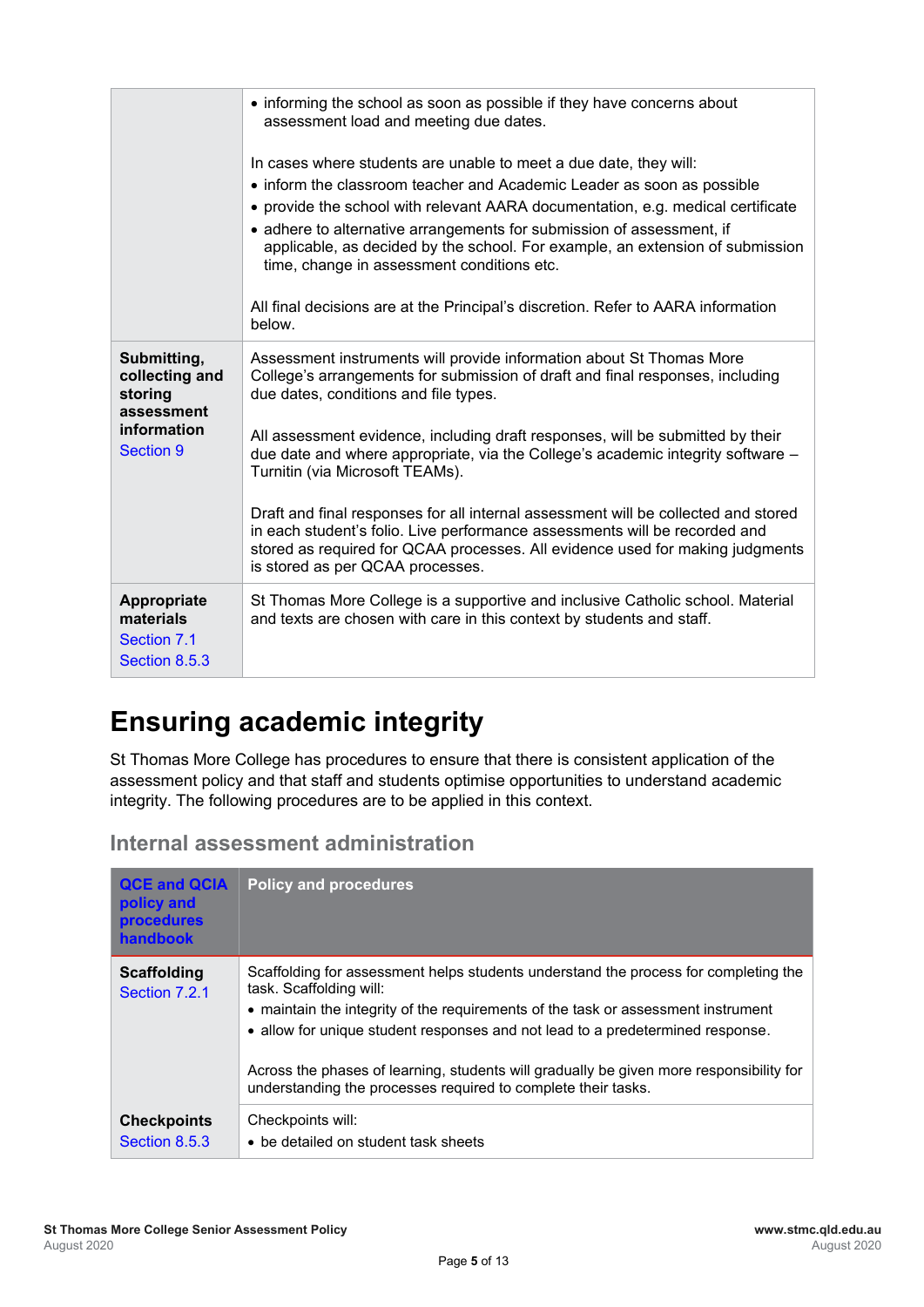|                                                 | • monitor student progress<br>• be used to establish student authorship.                                                                                                                                                                                                                                                                                                                                                                                                                                                     |
|-------------------------------------------------|------------------------------------------------------------------------------------------------------------------------------------------------------------------------------------------------------------------------------------------------------------------------------------------------------------------------------------------------------------------------------------------------------------------------------------------------------------------------------------------------------------------------------|
|                                                 | Students will work on assessment during designated times and show evidence of<br>progress at scheduled checkpoints.<br>Teachers will use these checkpoints to identify and support students to complete<br>their assessment.                                                                                                                                                                                                                                                                                                 |
|                                                 | Academic Leaders and parents/carers will be contacted if checkpoints are not met.                                                                                                                                                                                                                                                                                                                                                                                                                                            |
| <b>Drafting</b><br>Section 7.2.2<br>Section 8.3 | Drafting is a key checkpoint. Types of drafts differ depending on subject, e.g. written<br>draft, rehearsal of a performance piece, or a product in development. Drafts might be<br>used as evidence of student achievement in the case of illness or misadventure, or<br>non-submission for other reasons. Drafts are to be uploaded to Teams as per the<br>instructions from the class teacher and / or the Curriculum Leader.                                                                                             |
|                                                 | Feedback on a draft is:                                                                                                                                                                                                                                                                                                                                                                                                                                                                                                      |
|                                                 | • provided on a maximum of one draft of each student's response                                                                                                                                                                                                                                                                                                                                                                                                                                                              |
|                                                 | • a consultative process that indicates aspects of the response to be improved or<br>further developed (general cohort delivery)                                                                                                                                                                                                                                                                                                                                                                                             |
|                                                 | • delivered in a consistent manner and format for all students                                                                                                                                                                                                                                                                                                                                                                                                                                                               |
|                                                 | • provided within two weeks of a submission of a draft.                                                                                                                                                                                                                                                                                                                                                                                                                                                                      |
|                                                 | Feedback on a draft must not:<br>• compromise the authenticity of a student response                                                                                                                                                                                                                                                                                                                                                                                                                                         |
|                                                 | • introduce new ideas, language or research to improve the quality and integrity of<br>the student work                                                                                                                                                                                                                                                                                                                                                                                                                      |
|                                                 | • edit or correct spelling, grammar, punctuation and calculations                                                                                                                                                                                                                                                                                                                                                                                                                                                            |
|                                                 | $\bullet$ allocate a mark.                                                                                                                                                                                                                                                                                                                                                                                                                                                                                                   |
|                                                 | Parents and caregivers will be notified by email about non-submission of drafts and<br>the processes to be followed.                                                                                                                                                                                                                                                                                                                                                                                                         |
|                                                 | What happens if I do not submit a satisfactory draft or final submission?                                                                                                                                                                                                                                                                                                                                                                                                                                                    |
|                                                 | It is important that you try your absolute best when completing assessment. If you do<br>not submit a draft of a satisfactory standard, the teacher will inform your parents/<br>guardians, as well as the Academic Leader for that subject via email.<br>You are then required to attend a lunchtime catch-up session to work on your<br>assessment. The sessions occur on Wednesday and Friday lunch breaks in M1.<br>Failure to attend a lunchtime catch up session will result in an automatic afternoon<br>consequence. |
|                                                 | If you do not submit your final assessment on the due date, then your draft will be<br>marked. No late submissions will be accepted or marked.                                                                                                                                                                                                                                                                                                                                                                               |
|                                                 | Non-submissions will be recorded and tracked by the College Leadership Team.<br>Multiple incidents of non-submission will result in academic intervention and a<br>meeting with your parents/ guardians.                                                                                                                                                                                                                                                                                                                     |
| <b>Managing</b><br>response<br>length           | Students must adhere to assessment response lengths as specified by syllabus<br>documents. The procedures below support students to manage their response<br>length.                                                                                                                                                                                                                                                                                                                                                         |
| Section 7.2.3                                   | • All assessment instruments indicate the required length of the response.                                                                                                                                                                                                                                                                                                                                                                                                                                                   |
|                                                 | • Teaching and learning programs embed subject-specific strategies about<br>responding purposefully within the prescribed conditions of the task.                                                                                                                                                                                                                                                                                                                                                                            |
|                                                 | • Model responses within the required length are available where possible.                                                                                                                                                                                                                                                                                                                                                                                                                                                   |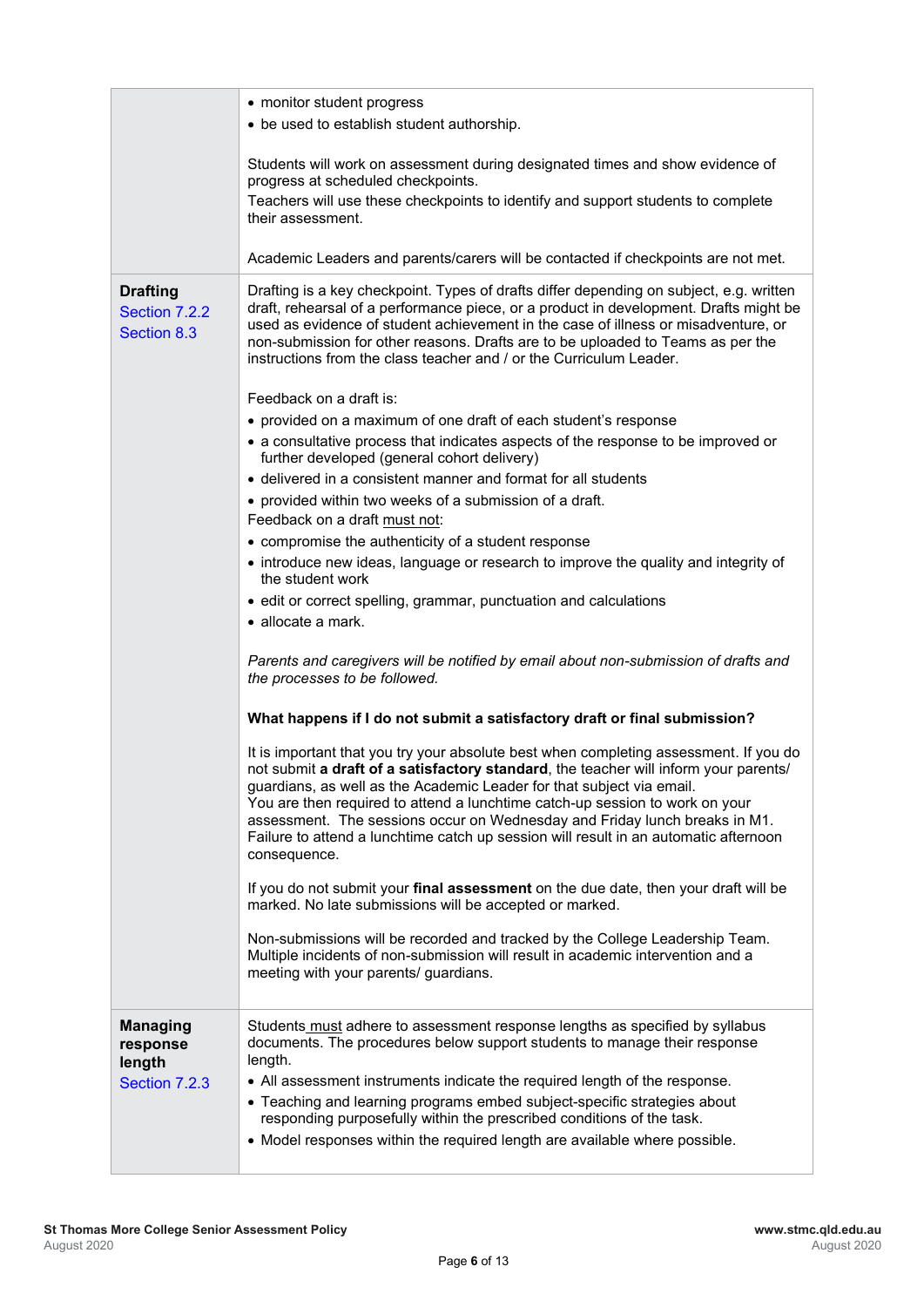|                                               | • Feedback about length is provided by teachers at checkpoints.<br>After all these strategies have been implemented, if the student's response exceeds<br>the word length required by the syllabus, the school will either;<br>mark only the work up to the required length, excluding evidence over the<br>٠<br>prescribed limit<br>or<br>• allow a student to redact their response to meet the required length, before a<br>judgement is made on the student work.<br>And, annotate any such student work submitted for confirmation purposes to clearly |                                                                                                                                                                                                                                                                           |                                                                                                                        |
|-----------------------------------------------|-------------------------------------------------------------------------------------------------------------------------------------------------------------------------------------------------------------------------------------------------------------------------------------------------------------------------------------------------------------------------------------------------------------------------------------------------------------------------------------------------------------------------------------------------------------|---------------------------------------------------------------------------------------------------------------------------------------------------------------------------------------------------------------------------------------------------------------------------|------------------------------------------------------------------------------------------------------------------------|
|                                               |                                                                                                                                                                                                                                                                                                                                                                                                                                                                                                                                                             |                                                                                                                                                                                                                                                                           |                                                                                                                        |
|                                               | indicate the evidence used to determine a mark.                                                                                                                                                                                                                                                                                                                                                                                                                                                                                                             |                                                                                                                                                                                                                                                                           |                                                                                                                        |
|                                               |                                                                                                                                                                                                                                                                                                                                                                                                                                                                                                                                                             | Determining word length and page count of a written response                                                                                                                                                                                                              |                                                                                                                        |
|                                               |                                                                                                                                                                                                                                                                                                                                                                                                                                                                                                                                                             | <b>Word length</b>                                                                                                                                                                                                                                                        | Page count                                                                                                             |
|                                               | <b>Inclusions</b>                                                                                                                                                                                                                                                                                                                                                                                                                                                                                                                                           | • all words in the text of the response<br>• title, headings and subheadings<br>• tables, figures, maps and diagrams containing<br>information other than raw or processed data<br>• quotations<br>• footnotes and endnotes (unless used for<br>bibliographical purposes) | $\bullet$ all pages that are used as<br>evidence when marking a<br>response                                            |
|                                               | <b>Exclusions</b>                                                                                                                                                                                                                                                                                                                                                                                                                                                                                                                                           | • title pages<br>$\bullet$ contents pages<br>• abstract<br>• raw or processed data in tables, figures and<br>diagrams<br>• bibliography<br>• reference list<br>• appendixes*<br>• page numbers<br>$\bullet$ in-text citations                                             | $\bullet$ title pages<br>$\bullet$ contents pages<br>• abstract<br>• bibliography<br>• reference list<br>• appendixes* |
|                                               | * Appendixes should contain only supplementary material that will not be directly used as evidence<br>when marking the response.                                                                                                                                                                                                                                                                                                                                                                                                                            |                                                                                                                                                                                                                                                                           |                                                                                                                        |
| <b>Authenticating</b><br>student<br>responses | Accurate judgments of student achievement can only be made on student<br>assessment responses that are authenticated as their own work.                                                                                                                                                                                                                                                                                                                                                                                                                     |                                                                                                                                                                                                                                                                           |                                                                                                                        |
| Section 7.3.1                                 | St Thomas More College uses the authentication strategies promoted by the QCAA.<br>The authentication strategies will be specified on assessment instruments and will be<br>referred to when explaining the assessment piece at the time of distribution in class.<br>In cases where a student response is not authenticated as a student's own work,<br>procedures for managing alleged academic misconduct will be followed.                                                                                                                              |                                                                                                                                                                                                                                                                           |                                                                                                                        |
|                                               |                                                                                                                                                                                                                                                                                                                                                                                                                                                                                                                                                             |                                                                                                                                                                                                                                                                           |                                                                                                                        |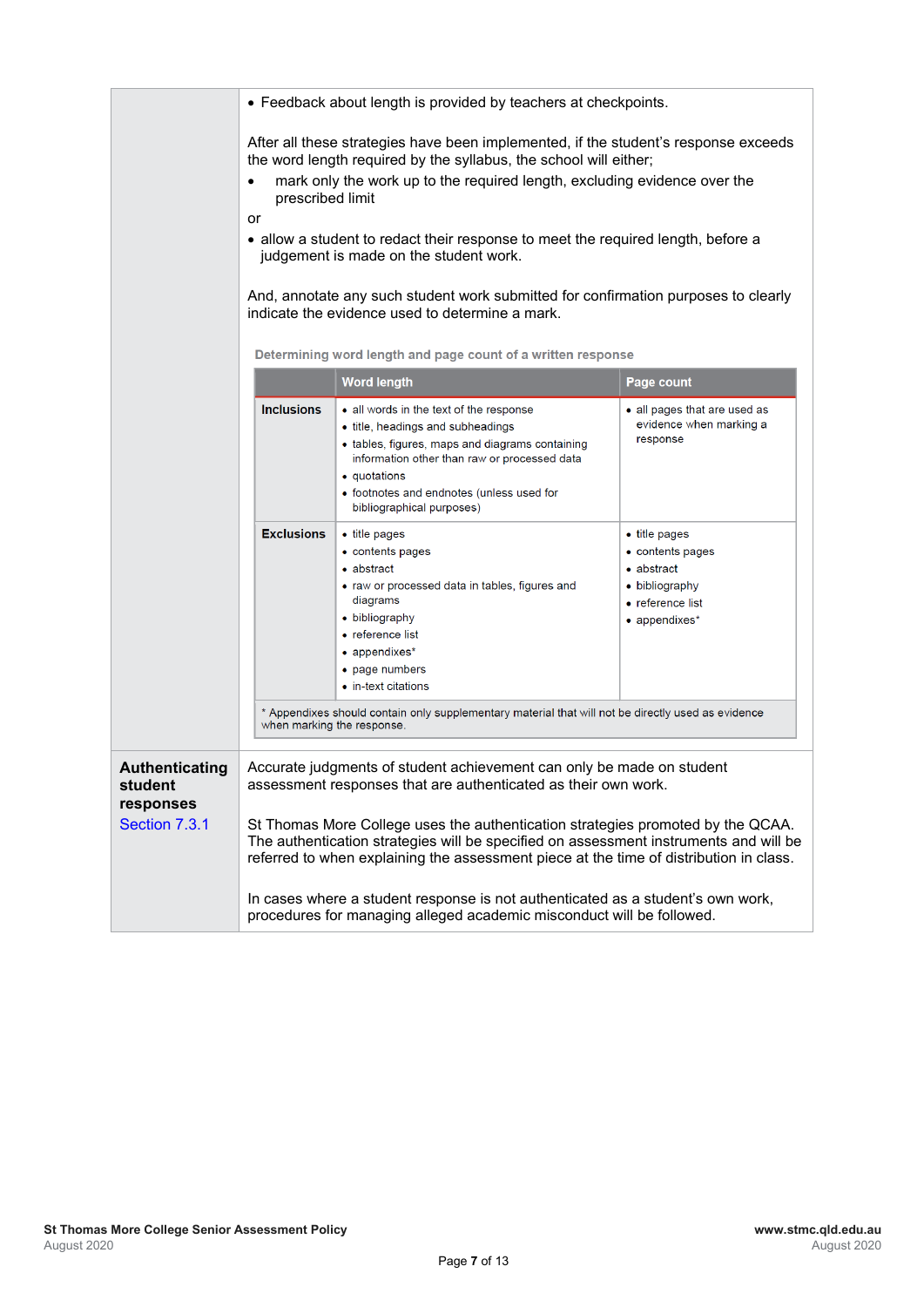| <b>Access</b><br>arrangements<br>and<br>reasonable<br>adjustments,<br>including<br>illness and<br>misadventure<br>(AARA)<br><b>Section 6</b> | <b>Applications for AARA</b><br>St Thomas More College is committed to reducing barriers to success for all<br>students. AARA are actions taken by the school to minimise, as much as<br>possible, barriers for a student whose disability, impairment, medical condition or<br>other circumstances may affect their ability to read, respond to or participate in<br>assessment.<br>The college follows the processes as outlined in the QCE and QCIA policy and<br>procedures handbook available from www.qcaa.qld.edu.au/senior/certificates-<br>and-qualifications/qce-qcia-handbook-2019.<br>The College Principal manages all approval of AARA for students.<br>All AARA applications must be accompanied by the relevant supporting<br>documentation (outlined in Section 6.5.1) and made as far in advance as<br>possible to meet the QCAA published timelines. All evidence used to make<br>decisions is recorded in the student's file by the principal or their delegate.<br>Students are not eligible for AARA on the following grounds:<br>• unfamiliarity with the English language<br>• teacher absence or other teacher-related issues<br>• matters that the student could have avoided (e.g. misreading an examination<br>timetable, misreading instructions in examinations)<br>• matters of the student's or parent's/carer's own choosing (e.g. family holidays,<br>sporting or cultural activity commitments)<br>• matters that the school could have avoided (e.g. incorrect enrolment in a<br>subject).<br>Applications for extensions to due dates for unforeseen illness and |
|----------------------------------------------------------------------------------------------------------------------------------------------|-------------------------------------------------------------------------------------------------------------------------------------------------------------------------------------------------------------------------------------------------------------------------------------------------------------------------------------------------------------------------------------------------------------------------------------------------------------------------------------------------------------------------------------------------------------------------------------------------------------------------------------------------------------------------------------------------------------------------------------------------------------------------------------------------------------------------------------------------------------------------------------------------------------------------------------------------------------------------------------------------------------------------------------------------------------------------------------------------------------------------------------------------------------------------------------------------------------------------------------------------------------------------------------------------------------------------------------------------------------------------------------------------------------------------------------------------------------------------------------------------------------------------------------------------------------------------------------------------------|
|                                                                                                                                              | misadventure<br>Students and parents/carers must contact the principal's delegate (Assistant<br>Principal – Senior Schooling) as soon as possible and submit the relevant<br>supporting documentation as listed below;<br>medical report<br>٠                                                                                                                                                                                                                                                                                                                                                                                                                                                                                                                                                                                                                                                                                                                                                                                                                                                                                                                                                                                                                                                                                                                                                                                                                                                                                                                                                         |
|                                                                                                                                              | student statement<br>$\bullet$                                                                                                                                                                                                                                                                                                                                                                                                                                                                                                                                                                                                                                                                                                                                                                                                                                                                                                                                                                                                                                                                                                                                                                                                                                                                                                                                                                                                                                                                                                                                                                        |
|                                                                                                                                              | Copies of the medical report template, and other supporting documentation are<br>available from the school, and on the College website<br>(http://www.stmc.qld.edu.au/learning/senior-years/Pages/default.aspx).                                                                                                                                                                                                                                                                                                                                                                                                                                                                                                                                                                                                                                                                                                                                                                                                                                                                                                                                                                                                                                                                                                                                                                                                                                                                                                                                                                                      |
| <b>Managing non-</b><br>submission of<br>assessment by                                                                                       | Teachers will collect progressive evidence of student responses to assessment<br>instruments at the prescribed checkpoints.                                                                                                                                                                                                                                                                                                                                                                                                                                                                                                                                                                                                                                                                                                                                                                                                                                                                                                                                                                                                                                                                                                                                                                                                                                                                                                                                                                                                                                                                           |
| the due date<br>Section 8.5                                                                                                                  | The checkpoints on the instrument-specific task sheets provide details of the<br>evidence that will be collected.                                                                                                                                                                                                                                                                                                                                                                                                                                                                                                                                                                                                                                                                                                                                                                                                                                                                                                                                                                                                                                                                                                                                                                                                                                                                                                                                                                                                                                                                                     |
|                                                                                                                                              | In circumstances where students are enrolled in a subject but do not submit a<br>final response to an assessment (other than unseen examinations) and where<br>evidence of student work:                                                                                                                                                                                                                                                                                                                                                                                                                                                                                                                                                                                                                                                                                                                                                                                                                                                                                                                                                                                                                                                                                                                                                                                                                                                                                                                                                                                                              |
|                                                                                                                                              | • provided by the student for the purposes of authentication during the<br>assessment preparation period is available, teachers make judgments based<br>on this                                                                                                                                                                                                                                                                                                                                                                                                                                                                                                                                                                                                                                                                                                                                                                                                                                                                                                                                                                                                                                                                                                                                                                                                                                                                                                                                                                                                                                       |
|                                                                                                                                              | • was not provided by the student on or before the due date as specified by the<br>school and no other evidence is available, 'Not-Rated' (NR) must be entered in                                                                                                                                                                                                                                                                                                                                                                                                                                                                                                                                                                                                                                                                                                                                                                                                                                                                                                                                                                                                                                                                                                                                                                                                                                                                                                                                                                                                                                     |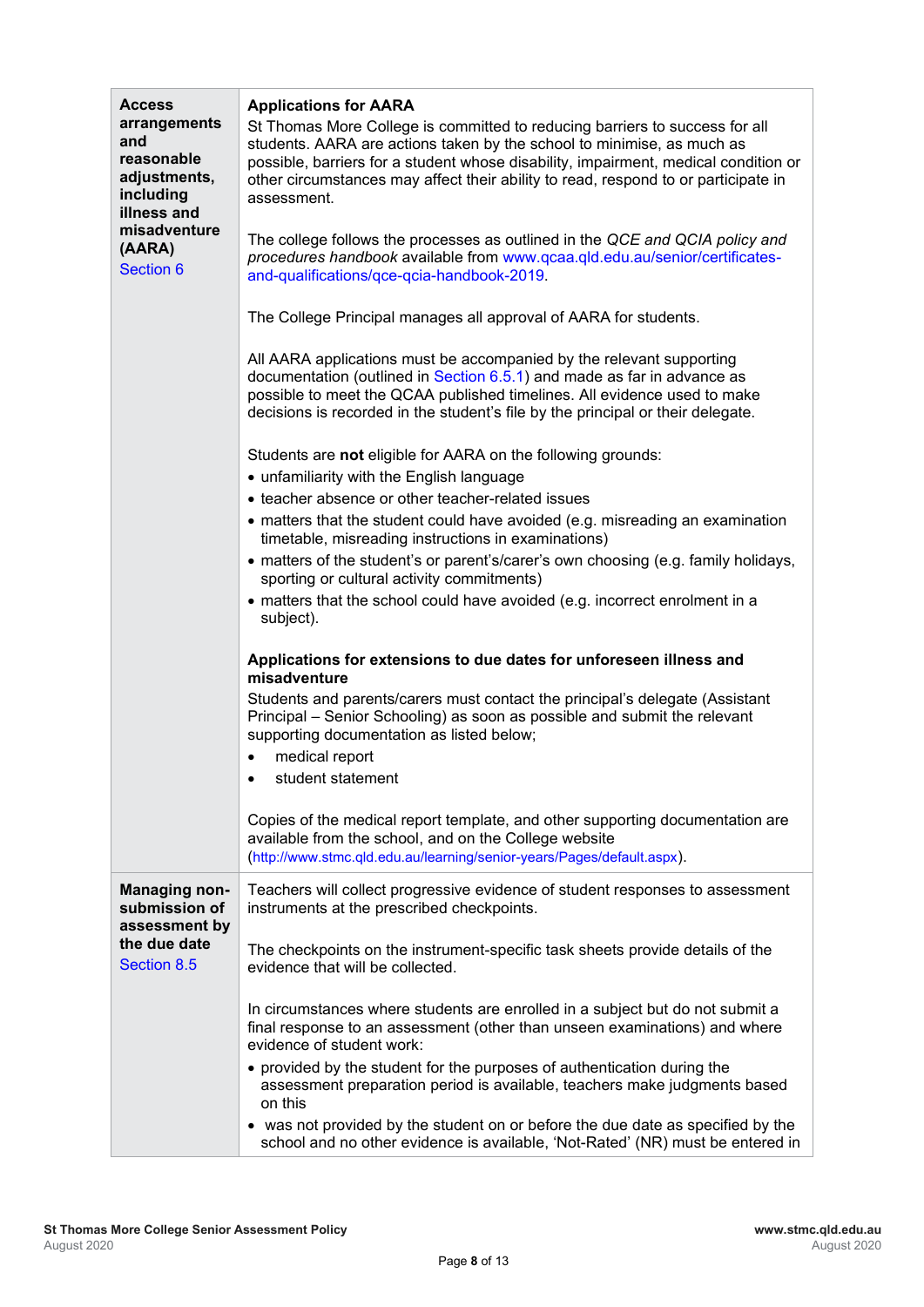|                                                             | the Student Management system by the date published in the Senior<br>Education Profile (SEP) calendar.<br>In circumstances where a student response is judged as NR, the student<br>will not meet the requirements for that subject resulting in QCE points not<br>being allocated or a successful completion record of the subject at the<br>time of exit. This may affect ATAR calculations and / or meeting university<br>or TAFE entry requirements.                                                                                                                                                                                                                                    |
|-------------------------------------------------------------|---------------------------------------------------------------------------------------------------------------------------------------------------------------------------------------------------------------------------------------------------------------------------------------------------------------------------------------------------------------------------------------------------------------------------------------------------------------------------------------------------------------------------------------------------------------------------------------------------------------------------------------------------------------------------------------------|
| Internal quality<br>assurance<br>processes<br>Section 8.5.3 | St Thomas More College's quality management system ensures valid,<br>accessible and reliable assessment of student achievement. This includes:<br>• quality assurance of all assessment instruments before they are administered<br>to students using quality assurance tools provided by the QCAA<br>• quality assurance of judgments about student achievement through<br>departmental cross-marking processes.<br>All marks for summative internal assessment for General and General<br>(Extension) subjects are provisional until they are confirmed by the QCAA.<br>Results for Applied and Applied (Essential) subjects and Short Courses may be<br>subject to advice from the QCAA. |
| <b>Review</b><br>Section 9.1<br>Section 9.2<br>Section 9.5  | St Thomas More College internal review processes for student results (including<br>NR) for all General subjects (Units 1 and 2), Applied subjects, and Short Courses<br>is equitable and appropriate for our local context.                                                                                                                                                                                                                                                                                                                                                                                                                                                                 |

### <span id="page-9-0"></span>**External assessment administration**

| <b>QCE and QCIA</b><br>policy and<br><b>procedures</b><br><b>handbook</b>                                                                                                  | <b>Policy and procedures</b>                                                                                                                                                                                                                                     |
|----------------------------------------------------------------------------------------------------------------------------------------------------------------------------|------------------------------------------------------------------------------------------------------------------------------------------------------------------------------------------------------------------------------------------------------------------|
| <b>External</b><br>assessment is<br>developed by<br>the QCAA for<br>all General and<br>General<br>(Extension)<br>subjects<br>Section 7.3.2<br>Section 10.3<br>Section 10.4 | See the QCE and QCIA policy and procedures handbook (Section 7.3.2) and follow the<br><i>External assessment — administration guide for processes, roles and responsibilities of the</i><br>school external assessment (SEA) coordinator, teachers and students. |
| See also:<br>External<br>assessment<br>administration<br><i>guide</i> (provided<br>to schools each<br>year)                                                                |                                                                                                                                                                                                                                                                  |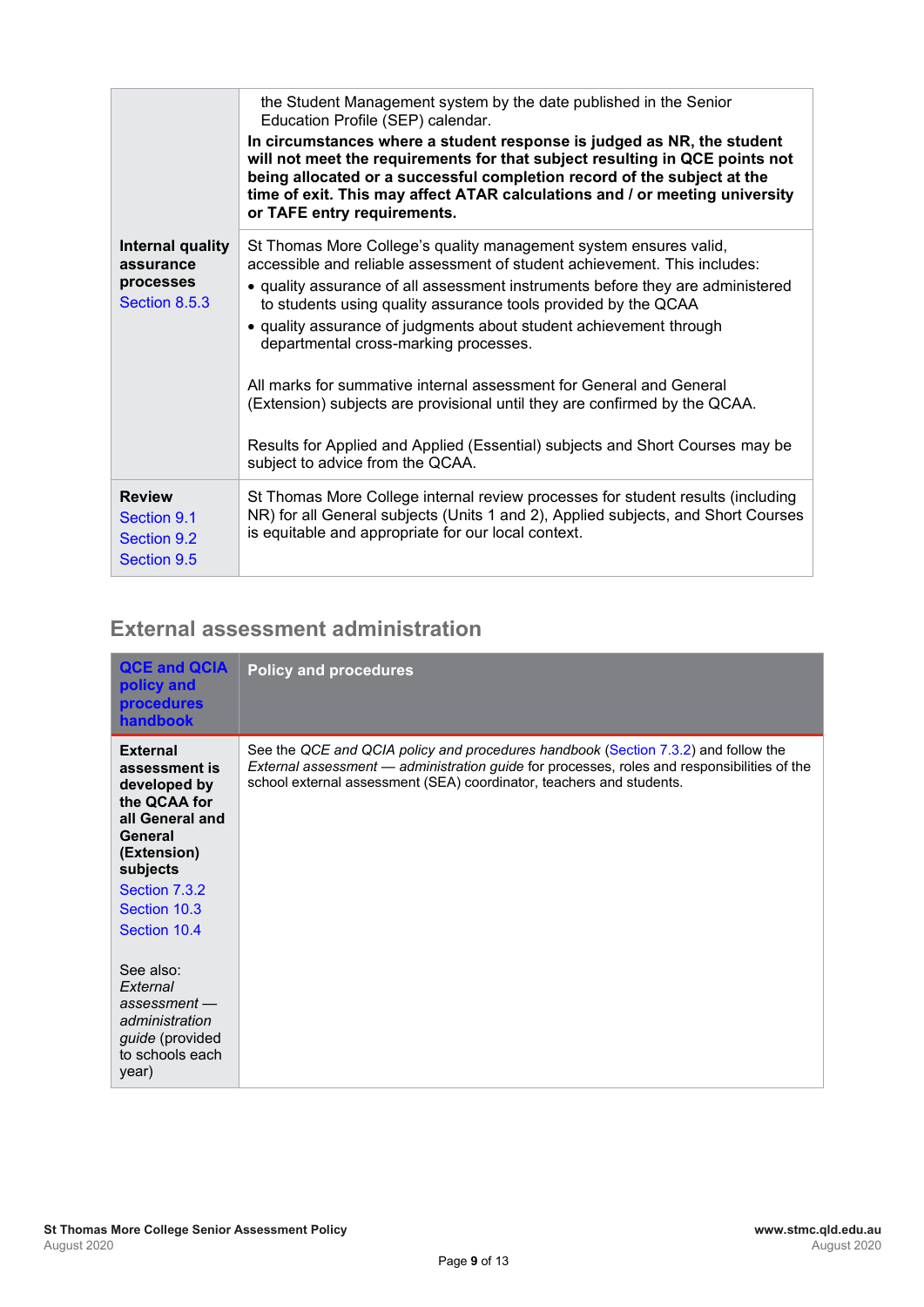#### <span id="page-10-0"></span>**Managing academic misconduct**

St Thomas More College is committed to supporting students to complete assessment and to submit work that is their own, and minimising opportunities for academic misconduct. There may be a situation when a student inappropriately and falsely demonstrates their learning. The following are some examples of academic misconduct along with the procedures for managing them:

|                                                                            | <b>Types of misconduct</b>                                                                                                                                                                                                                                                                                                                                                                                                                                                                                                              | Procedures for managing academic<br>misconduct                                                                                                                                                                                                                                                                                                                                                                                                                                                             |
|----------------------------------------------------------------------------|-----------------------------------------------------------------------------------------------------------------------------------------------------------------------------------------------------------------------------------------------------------------------------------------------------------------------------------------------------------------------------------------------------------------------------------------------------------------------------------------------------------------------------------------|------------------------------------------------------------------------------------------------------------------------------------------------------------------------------------------------------------------------------------------------------------------------------------------------------------------------------------------------------------------------------------------------------------------------------------------------------------------------------------------------------------|
| <b>Cheating while</b><br>under<br>supervised<br>conditions                 | A student:<br>• begins to write during perusal time or<br>continues to write after the instruction to<br>stop writing is given<br>• uses unauthorised equipment or materials<br>• has any notation written on the body,<br>clothing or any object brought into an<br>assessment room<br>• communicates with any person other than<br>a supervisor during an examination, e.g.<br>through speaking, signing, electronic<br>device or other means such as passing<br>notes, making gestures or sharing<br>equipment with another student. | For authorship issues<br>When authorship of student work cannot be<br>established or a response is not entirely a<br>student's own work the college will provide<br>an opportunity for the student to demonstrate<br>that the submitted response is their own<br>work.<br>For all instances of academic<br>misconduct<br>Results will be awarded using any evidence<br>from the preparation of the response that is<br>available that is verifiably the student's own<br>work and that was gathered in the |
| <b>Collusion</b>                                                           | When:<br>• more than one student works to produce a<br>response and that response is submitted<br>as individual work by one or multiple<br>students<br>• a student assists another student to<br>commit an act of academic misconduct a<br>student gives or receives a response to<br>an assessment.                                                                                                                                                                                                                                    | conditions specified by the syllabus, on or<br>before the due date.<br>For instances of academic misconduct<br>during examinations<br>Students will be awarded a Not-Rated (NR).<br>See the QCE and QCIA policy and<br>procedures handbook (Section 8.5.1 and<br>Section 8.5.2). Where appropriate, the<br>school's behaviour management policy will                                                                                                                                                       |
| <b>Contract</b><br>cheating                                                | A student:<br>• pays for a person or a service to complete<br>a response to an assessment<br>• sells or trades a response to an<br>assessment.                                                                                                                                                                                                                                                                                                                                                                                          | be implemented.<br>The student will be referred to the RTC<br>immediately where the Academic Leader<br>and/or Assistant Principal will be informed.                                                                                                                                                                                                                                                                                                                                                        |
| <b>Copying work</b>                                                        | A student:<br>• deliberately or knowingly makes it<br>possible for another student to copy<br>responses<br>• looks at another student's work during an<br>exam<br>• copies another student's work during an<br>exam.                                                                                                                                                                                                                                                                                                                    | Parents/ caregivers will be notified.<br>The student will be required to complete a<br>RTP plan, this will be negotiated with the<br>Academic Leader/ Assistant Principal and<br>then signed by parents/ caregivers.                                                                                                                                                                                                                                                                                       |
| <b>Disclosing or</b><br>receiving<br>information<br>about an<br>assessment | A student:<br>• gives or accesses unauthorised<br>information that compromises the integrity<br>of the assessment, such as stimulus or<br>suggested answers/responses, prior to<br>completing a response to an assessment<br>• makes any attempt to give or receive<br>access to secure assessment materials.                                                                                                                                                                                                                           |                                                                                                                                                                                                                                                                                                                                                                                                                                                                                                            |
| <b>Fabricating</b>                                                         | A student:                                                                                                                                                                                                                                                                                                                                                                                                                                                                                                                              |                                                                                                                                                                                                                                                                                                                                                                                                                                                                                                            |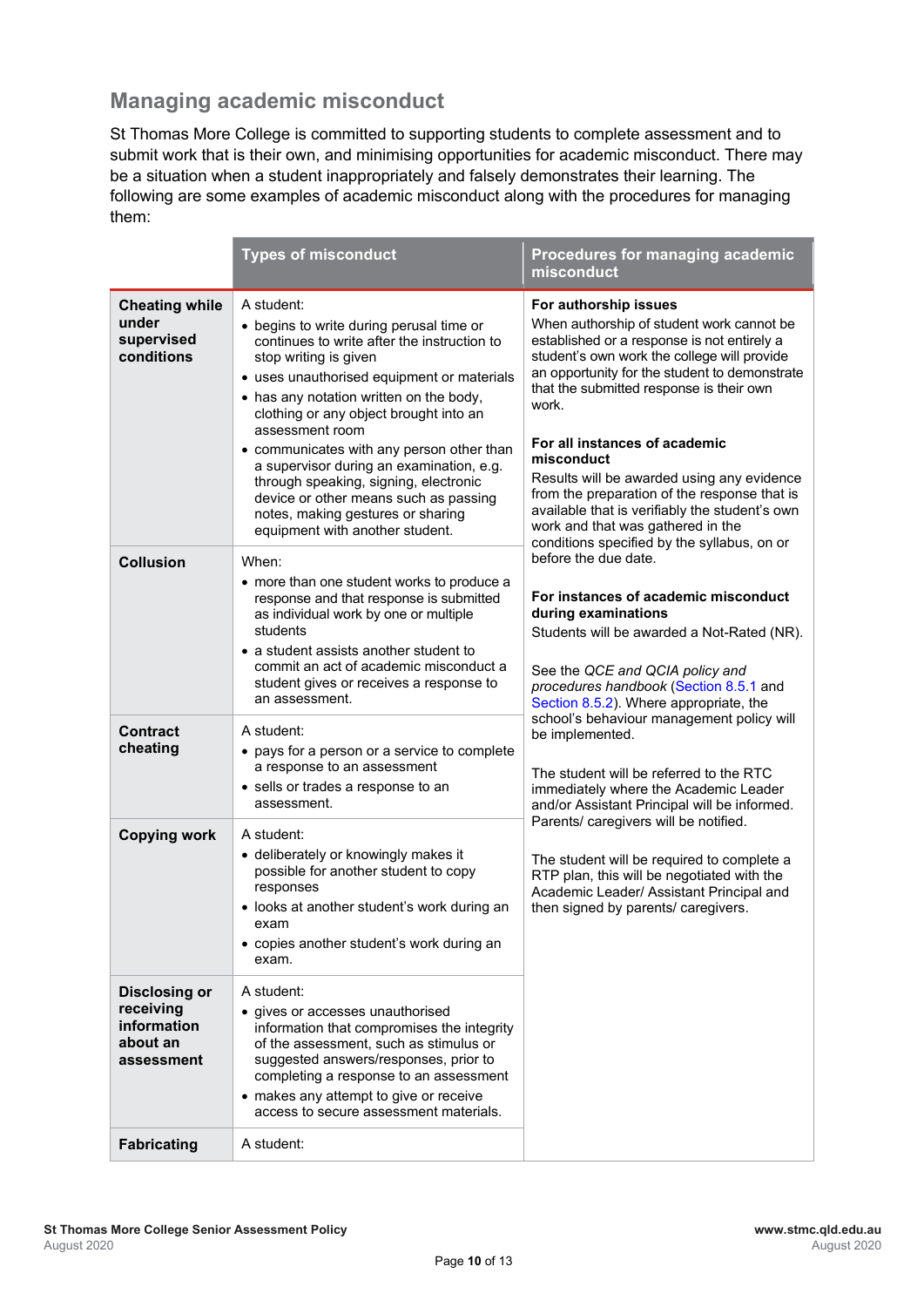|                                               | <b>Types of misconduct</b>                                                                                                                                                                                                                                        | Procedures for managing academic<br>misconduct |
|-----------------------------------------------|-------------------------------------------------------------------------------------------------------------------------------------------------------------------------------------------------------------------------------------------------------------------|------------------------------------------------|
|                                               | • invents or exaggerates data<br>• lists incorrect or fictitious references.                                                                                                                                                                                      |                                                |
| Impersonation                                 | A student:<br>• arranges for another person to complete<br>a response to an assessment in their<br>place, e.g. impersonating the student in a<br>performance or supervised assessment.<br>• completes a response to an assessment<br>in place of another student. |                                                |
| <b>Misconduct</b><br>during an<br>examination | A student distracts and/or disrupts others in<br>an assessment room.                                                                                                                                                                                              |                                                |
| Plagiarism or<br>lack of<br>referencing       | A student completely or partially copies or<br>alters another person's work without<br>attribution (another person's work may<br>include text, audio or audiovisual material.<br>figures, tables, design, images, information<br>or ideas).                       |                                                |
| Self-plagiarism                               | A student duplicates work, or part of work<br>already submitted as a response to an<br>assessment instrument in the same or any<br>other subject.                                                                                                                 |                                                |
| <b>Significant</b><br>contribution of<br>help | A student arranges for, or allows, a tutor,<br>parent/carer or any person in a supporting<br>role to complete or contribute significantly to<br>the response.                                                                                                     |                                                |

# <span id="page-11-0"></span>**Related school policy and procedures**

### <span id="page-11-1"></span>**What if I am absent on the day of an exam?**

If you are in Year 10, your parent/ caregiver must notify the College of your absence. Your classroom teacher will arrange a suitable time for you to complete your assessment.

If you are in Year 11-12, your parent/ caregiver must notify the College of your absence and you must provide an AARA Application Form with the relevant supporting documentation to substantiate your absence. You are required to arrange a catch-up exam time with the Academic Leader. In accordance with the QCAA guidelines, a comparable assessment piece will be administered to maintain Academic Integrity.

Failure to comply with these guidelines will result in an interview with the Academic Leader and/or Assistant Principal.

#### <span id="page-11-2"></span>**What if I am absent on the day an assignment is due?**

Your parent/ caregiver must notify the College of your absence. You must email your teacher advising them of your absence. The assignment must still be submitted by 3pm on that day via *Teams* or as advised by the class teacher, otherwise your draft will be marked. Your parents/ caregivers will be notified if the assessment is not submitted by 3pm and the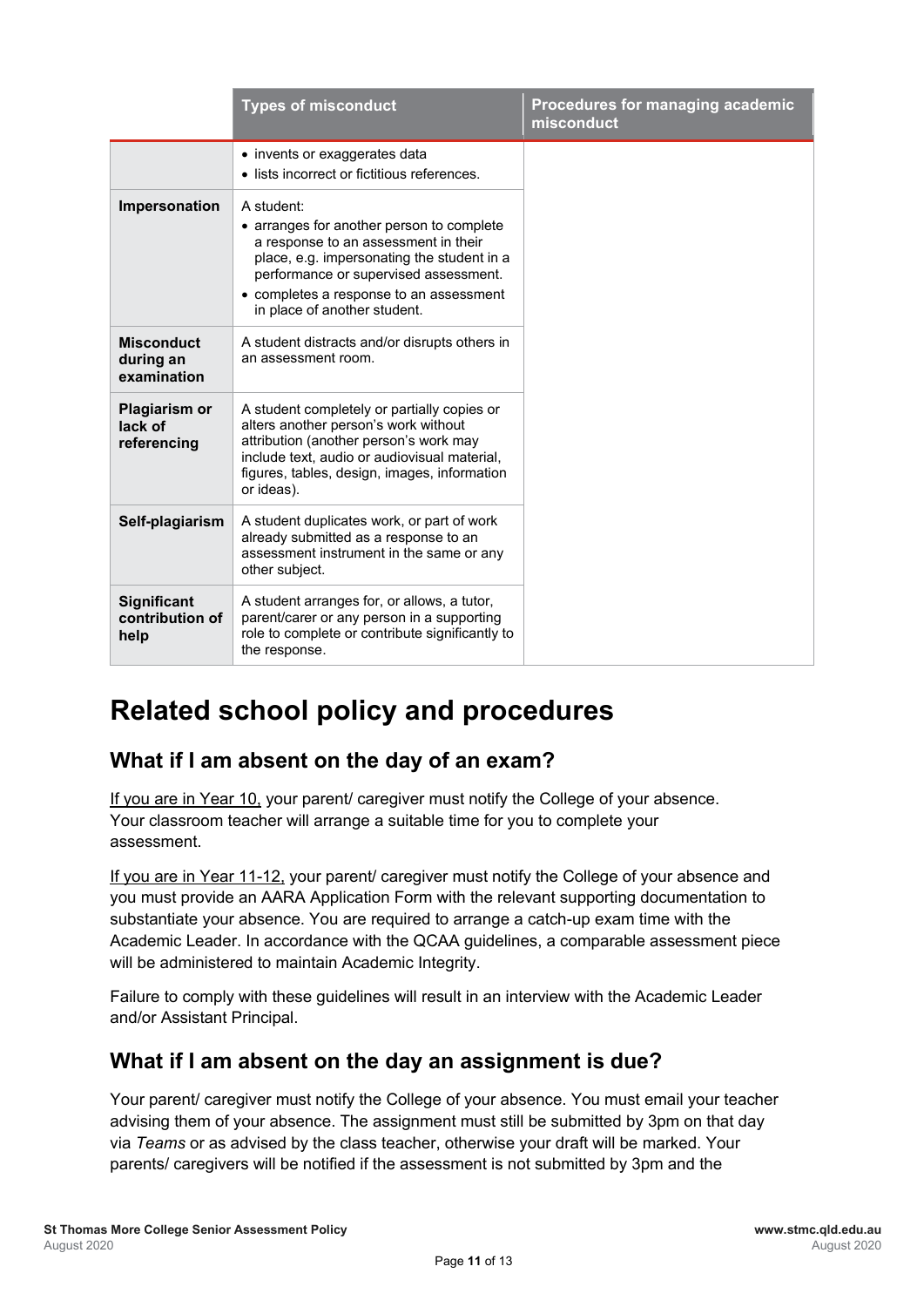Academic Leader will be advised. For practical assessment, you must contact your teacher for instructions.

#### <span id="page-12-0"></span>**What if assessment is due, or an exam, and there is a co-curricular event at the same time?**

The College will do what is possible to avoid scheduling examinations and / or assessment on the same day as co-curricular events such as sport or cultural activities. However, it is not always possible to avoid these clashes. In the Senior School, it is expected that students maintain academic standards and expectations and complete the assessment pieces and / or examinations on the date scheduled in the Academic Calendar. Absences during these assessment and / or examinations may greatly affect your overall results and attainment of the QCE.

*Please note; Absences due to events such as family holidays, birthdays, weddings and the like are not considered valid grounds for applying for an alternative assessment date as per the QCAA QCE and QCIA Handbook as per Section 6.3.2 as seen in the extract below;*

| 6.3.2 Ineligibility                                                                                                                  |
|--------------------------------------------------------------------------------------------------------------------------------------|
| Students are not eligible for AARA (Special Consideration) on the following grounds:                                                 |
| • unfamiliarity with the English language                                                                                            |
| • teacher absence or other teacher-related difficulties                                                                              |
| • matters that the student could have avoided (e.g. misreading an examination timetable,<br>misreading instructions in examinations) |
| • matters of the student's or parent's/carer's own choosing (e.g. family holidays)                                                   |
| • matters that the school could have avoided (e.g. incorrect enrolment in a subject).                                                |

#### <span id="page-12-1"></span>**What happens if I have a computer issue and lose my assessment?**

All students are required to save their work to OneDrive. This means that files are automatically backed up to the cloud and files can be recovered if they are lost or corrupted. Therefore, students cannot use technology as an excuse for not submitting work.

If you 'lose' your files on the due date, you have the lesson to rewrite the assessment piece, otherwise your draft will be marked.

If this happened before the due date, you must rewrite the assessment and show your teacher that it has been saved to OneDrive.